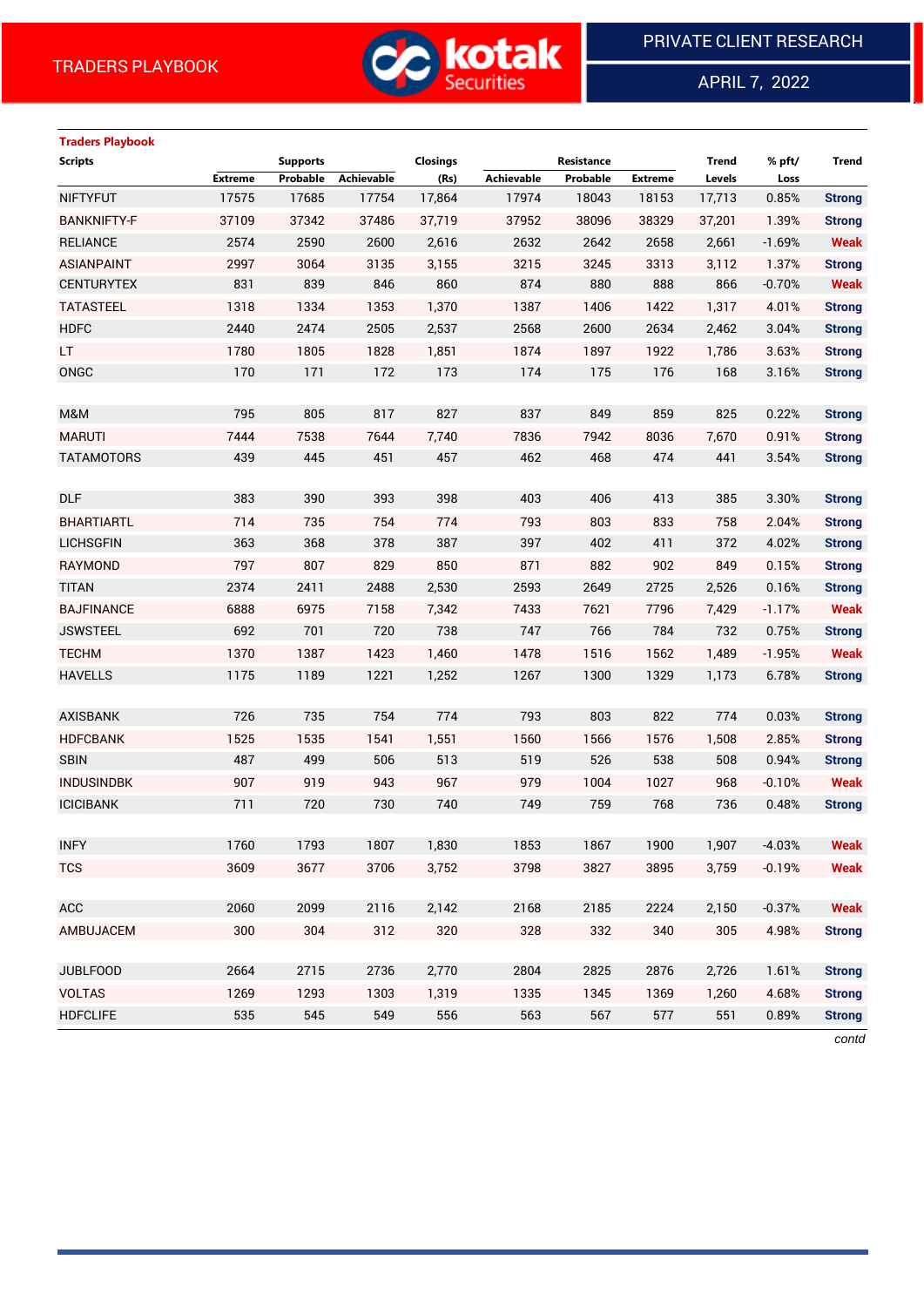### **Closing Pricess**

Closing price is that price at which a scrip closes on the previous day. Traders can start their intraday trade on this level. The stock or index should sustain above or below the closing price else you should exit the trade. Ideally, half a percent should be the stop loss above or below the closing price to enter the trade.

### **Trend**

Trend is the level at which the tendency of Indices and Stocks can be identified. For best results, you can use the 'Trend Remarks' to trade. A 'Weak' trend means that traders can trade with a negative bias. If the trend is 'Strong', you can trade long with a positive bias. Base price should be the closing price.

#### **Achievable (Supp/Resis)**

It is the price which can be achieved if the Index/Stock trades above or below the closing price. During normal course of trading, first levels are important as one can take profits around first resistance and supports levels.

### **Probable (Supp/Resis)**

It's a second resistance/support and can be achieved if stocks/indices are in trending mode. Events can lead stocks and indices to reach these levels.

### **Extreme levels**

Sometimes, the stocks fall or rise to their average lowest or highest levels FOR THE DAY and that may act as an excellent contra buying or selling opportunity with a stop loss given in the table. This means buying around extreme support and selling around extreme resistance strictly with a given stop loss. For e.g. If the extreme support for Nifty is given at 5605, and in case the market comes down to similar levels, then you can initiate long positions with the given 'stop loss for long' in the column, say at 5585. If it breaks 5585 then the trader must exit the position. This is valid on both the sides.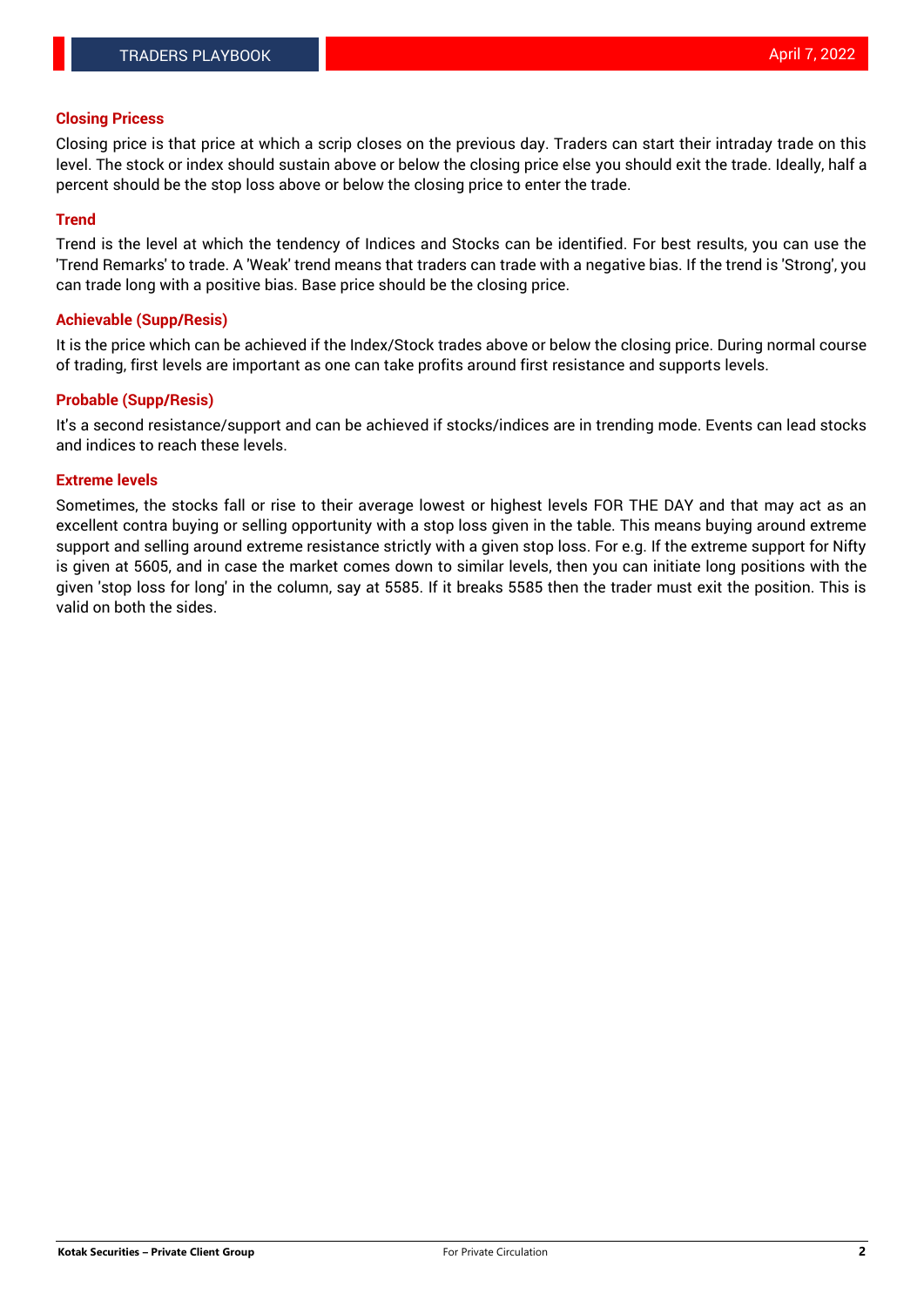### **RATING SCALE (PRIVATE CLIENT GROUP)**

| <b>BUY</b>             | -                        | A condition that indicates a good time to buy a stock. The exact circumstances of the signal will be determined by the indicator that an<br>analyst is using.  |
|------------------------|--------------------------|----------------------------------------------------------------------------------------------------------------------------------------------------------------|
| <b>SELL</b>            | $\overline{\phantom{0}}$ | A condition that indicates a good time to sell a stock. The exact circumstances of the signal will be determined by the indicator that an<br>analyst is using. |
| <b>Stop Loss Order</b> | $\overline{\phantom{0}}$ | An instruction to the broker to buy or sell stock when it trades beyond a specified price. They serve to either protect your profits or<br>limit your losses.  |

#### **FUNDAMENTAL RESEARCH TEAM (PRIVATE CLIENT GROUP)**

Head of Research Auto & Auto Ancillary Transportation, Paints, FMCG Banking & Finance

**Jatin Damania Purvi Shah Rini Mehta K. Kathirvelu** Metals & Mining, Midcap **Pharmaceuticals** Research Associate Support Executive jatin.damania@kotak.com [purvi.shah@kotak.com](mailto:purvi.shah@kotak.com) rini.mehta@kotak.com [k.kathirvelu@kotak.com](mailto:k.kathirvelu@kotak.com)

**Sumit Pokharna Pankaj Kumar** +91 22 6218 6438 +91 22 6218 6434

**Shrikant Chouhan Arun Agarwal Amit Agarwal, CFA Hemali Dhame** +91 22 6218 5408 +91 22 6218 6443 +91 22 6218 6439 +91 22 6218 6433

 $+91$  22 6218 6432

Oil and Gas, Information Tech Construction, Capital Goods & Midcaps<br>sumit.pokharna@kotak.com pankair.kumar@kotak.com pankajr.kumar@kotak.com

shrikant.chouhan@kotak.com arun.agarwal@kotak.com agarwal.amit@kotak.com Hemali.Dhame@kotak.com

**TECHNICAL RESEARCH TEAM (PRIVATE CLIENT GROUP)**

[shrikant.chouhan@kotak.com](mailto:shrikant.chouhan@kotak.com) [amol.athawale@kotak.com](mailto:amol.athawale@kotak.com) Research Associate +91 22 6218 5408 +91 20 6620 3350 [sayed.haider@kotak.com](mailto:sayed.haider@kotak.com)

**Shrikant Chouhan Amol Athawale Sayed Haider**

+91 22 62185498

# **DERIVATIVES RESEARCH TEAM (PRIVATE CLIENT GROUP)**

.<br>+91 22 6218 5497

**Sahaj Agrawal Prashanth Lalu Prasenjit Biswas, CMT, CFTe** [sahaj.agrawal@kotak.com](mailto:sahaj.agrawal@kotak.com) [prashanth.lalu@kotak.com](mailto:prashanth.lalu@kotak.com) [prasenjit.biswas@kotak.com](mailto:prasenjit.biswas@kotak.com)